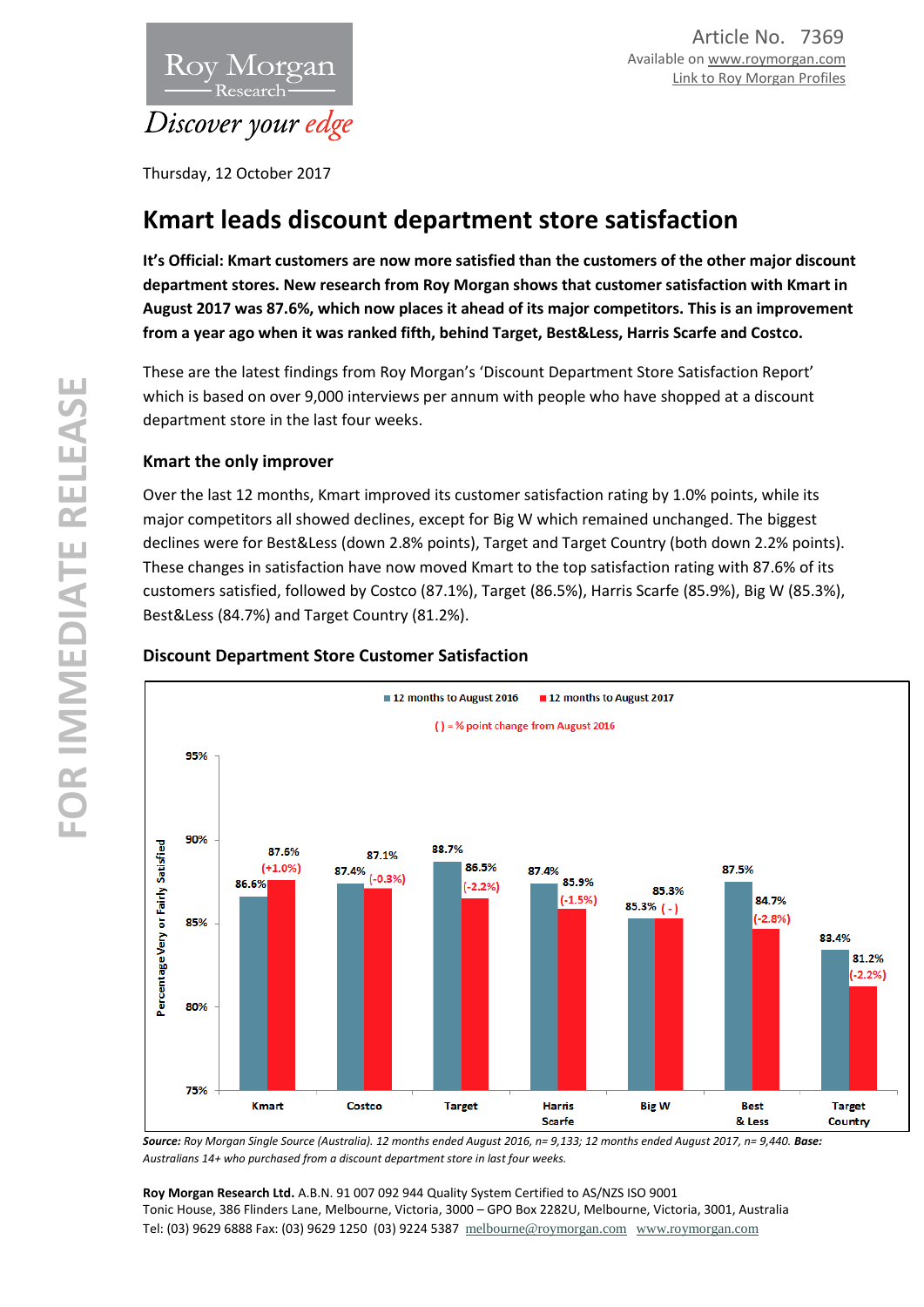### **Need to consider generational differences in customer profiles**

Satisfaction levels are an indication of how well retailers meet the needs of their customers. The first step to achieving this for discount department stores is to understand some of the top level differences in customer profiles between the majors. There are for example some major generational differences that need to be considered. The following chart highlights that around half of Harris Scarfe's customers belong to the 'pre-boomer' and 'baby boomer' generations, much higher than all their competitors. Kmart and Costco have similar profiles to each other, with major strengths in 'millennials' and 'generation Z' that make up around half of their customers. Target Country has a strength with 'baby boomers', while Target, Big W and Best&Less have broad appeal across all generations.



### **Discount Department Store Generational Customer Profiles**

*Source: Roy Morgan Single Source (Australia). 12 months ended August 2017, n= 9,440. Base: Australians 14+ who purchased from a discount department store in last four weeks.*

### **Norman Morris, Industry Communications Director, Roy Morgan Research says:**

*"Discount department stores are facing increasing competition in a difficult retail market. They have many competitors, not only from other discount department stores but from the big two department stores, specialist retailers and new online players such as Amazon. Because discount department stores are generally aiming at serving a wide range of consumers, it is important for them to understand how they are performing in terms of satisfaction across segments within their customer base. We have seen here that there are considerable generational differences in the customer profile of the major discount department stores which must be taken into account when assessing needs and as a result, improve customer satisfaction.*